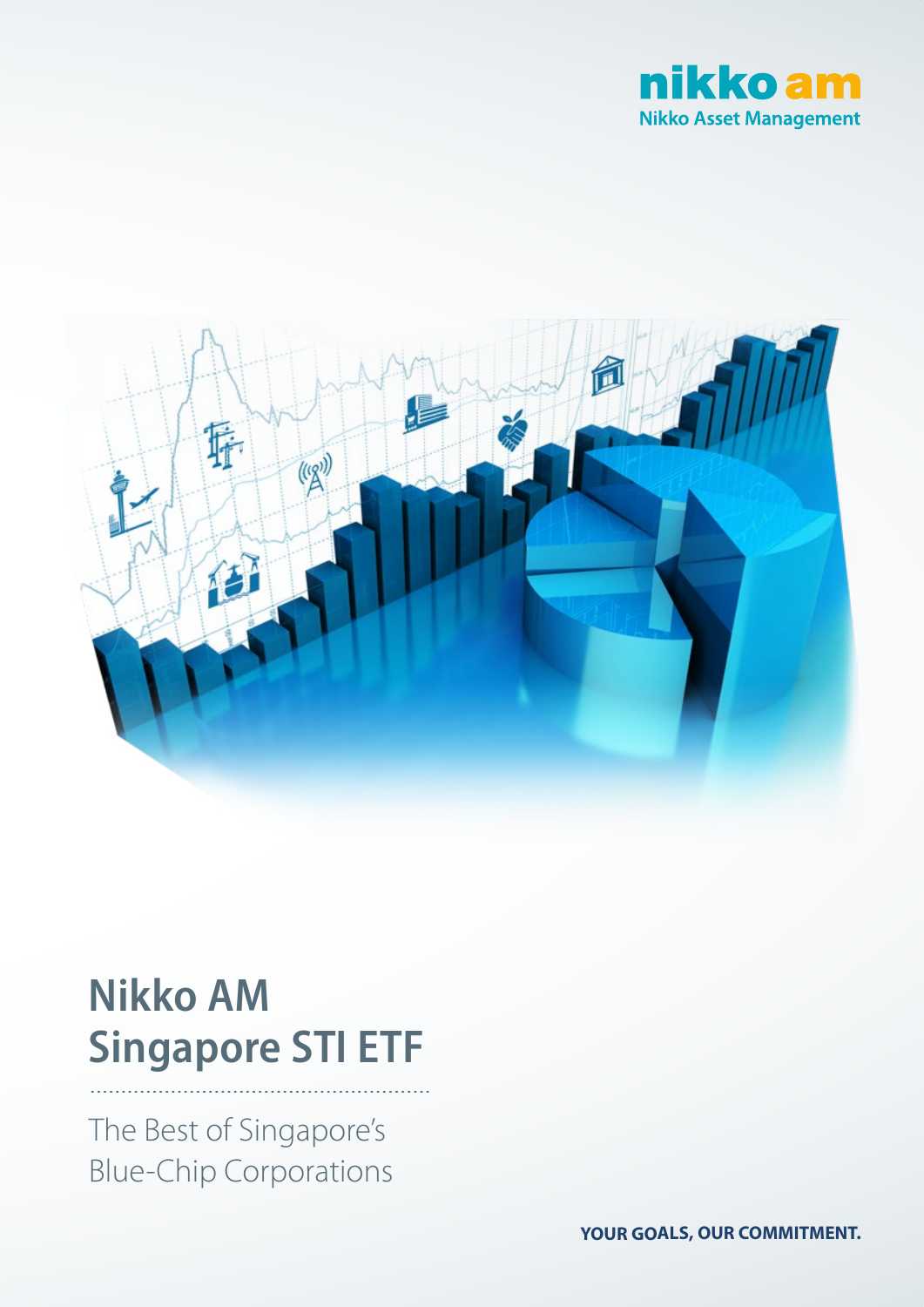### **Nikko AM Singapore STI ETF**

The Nikko AM Singapore STI ETF seeks to track the total returns of the Straits Times Index (STI) before expenses.

It adopts a full replication strategy, investing substantially all of its assets in shares of the companies in the STI, in the same approximate proportion as their weightings within the STI.

In Singapore, the Nikko AM Singapore STI ETF is classified as an Excluded Investment Product. This means that a Customer Account Review is not required before an investor transacts in the fund.

The Fund is included under the CPFIS - Ordinary Account and has been classified by the CPF Board under the Higher Risk - Narrowly Focused - Country - Singapore.

### **The Nikko AM Singapore STI ETF could be of interest to investors:**



looking for a low cost and simple way to get exposure to the Singapore stock market

seeking a well-diversified Singapore equity portfolio, without the need to perform individual stock picking or in-depth company research

### **Fund Details**

| <b>Benchmark</b>                       | <b>Straits Times Index</b>                                                                    |  |  |  |
|----------------------------------------|-----------------------------------------------------------------------------------------------|--|--|--|
| <b>Listing Date</b>                    | 24 February 2009 on the Singapore Exchange                                                    |  |  |  |
| <b>Fund Structure</b>                  | Open-ended Listed Unit Trust traded on Singapore Exchange                                     |  |  |  |
| <b>Lot Structure</b>                   | 100 units per lot                                                                             |  |  |  |
| <b>Dividend Distribution Frequency</b> | Semi-Annually <sup>^</sup>                                                                    |  |  |  |
| <b>Manager / Trustee</b>               | Nikko Asset Management Asia Limited/<br>HSBC Institutional Trust Services (Singapore) Limited |  |  |  |
| <b>Management Fee / Trustee Fee</b>    | 0.20% p.a. / up to 0.045% p.a.                                                                |  |  |  |
| <b>Designated Market Makers</b>        | Flow Traders Asia Pte. Ltd. / Commerzbank AG (Hong Kong)                                      |  |  |  |
| <b>SGX Stock Code</b>                  | G3B                                                                                           |  |  |  |
| <b>SGX Trading Name</b>                | Nikko AM STI ETF                                                                              |  |  |  |
| <b>Bloomberg Ticker</b>                | DBSSTI SP                                                                                     |  |  |  |
| <b>ISIN</b>                            | SG1X52941694                                                                                  |  |  |  |

^ Distributions are not guaranteed and are at the absolute discretion of the Manager. Distributions could be derived from interest income or capital gain, and where distributions are made from capital, prior-approval by the Fund's trustee is required. Distributions paid out of capital of the Fund will decrease its Net Asset Value.

Please refer to the Fund's prospectus and Product Highlight Sheet for further details.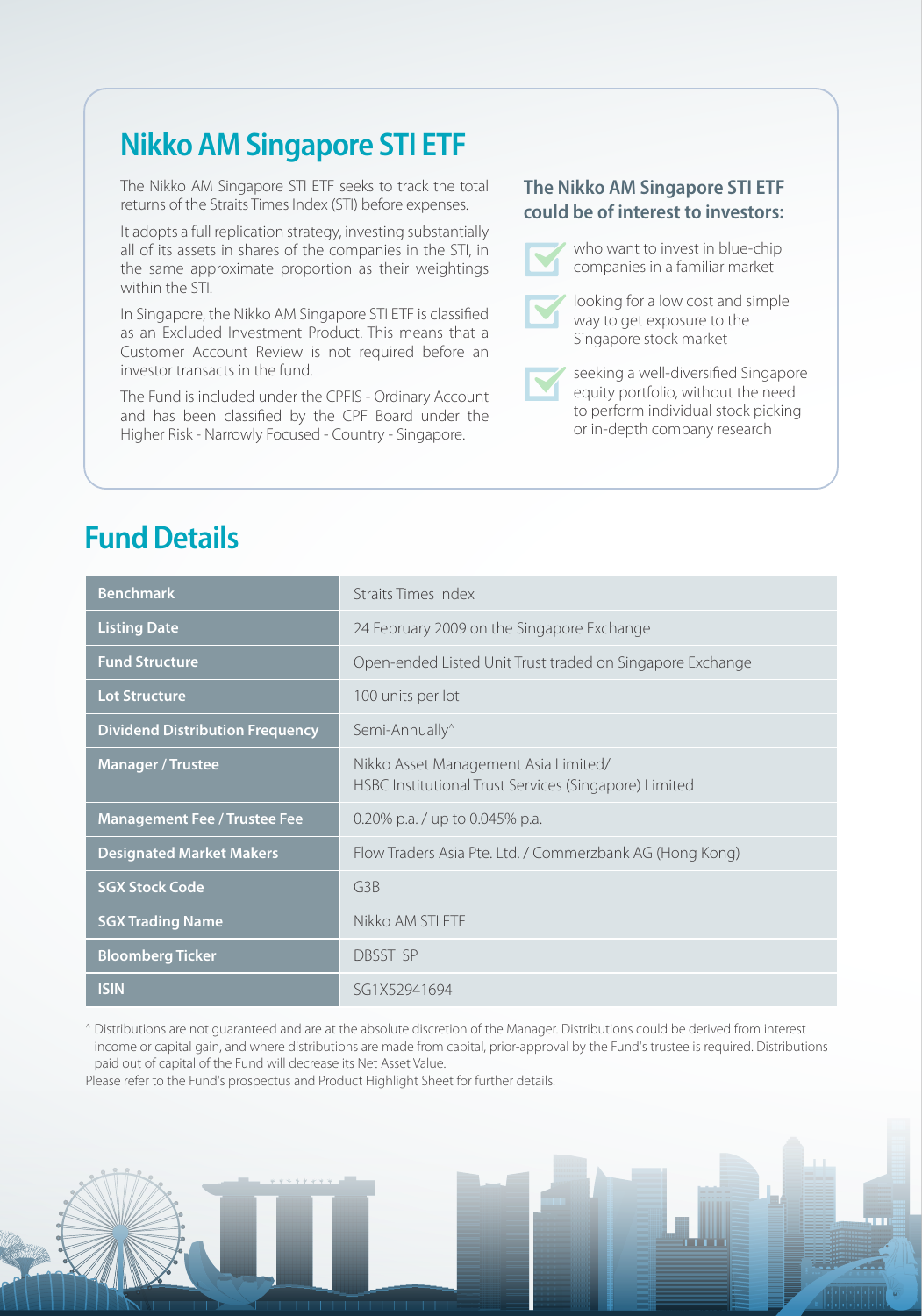## **The Straits Times Index (STI)**

The Straits Times Index (STI) is a representative index for the performance of the Singapore stock market. It comprises the top 30 largest companies listed on the Singapore Exchange by market capitalisation.

Many of the companies in the index are well-established household names that many Singaporeans would be familiar with (e.g. DBS Group Holdings, Singapore Telecommunications, Capitaland). The index includes a well-diversified range of sectors such as airlines, banks, food & beverage, retail, telecommunications, etc.

Dividend yield on the index has historically been between 3% to 4% per annum\*.

\* Source: FTSE, for the period February 2014 to February 2019



#### **Figure 1: Industry Breakdown and Characteristics of STI**

| <b>Top 10 Constituents</b>   | <b>Weight</b><br>(%) |
|------------------------------|----------------------|
| DBS Group Holdings           | 15.52%               |
| Overseas-Chinese Banking     | 12.74%               |
| United Overseas Bank         | 11.10%               |
| Singapore Telecommunications | 7.78%                |
| Jardine Matheson Holdings    | 6.75%                |
| Hongkong Land Holdings       | 3.91%                |
| Jardine Strategic Holdings   | 3.35%                |
| Keppel                       | 3.05%                |
| Capitaland                   | 2.98%                |
| Thai Beverage                | 2.77%                |

| <b>Index Characteristics</b> |            |  |  |  |  |
|------------------------------|------------|--|--|--|--|
| Number of Constituents       | RΩ         |  |  |  |  |
| Dividend Yield               | 3.87% p.a. |  |  |  |  |
| Top 10 Holdings (% Index)    | 69 96%     |  |  |  |  |

Source: Bloomberg, FTSE, as of 28 February 2019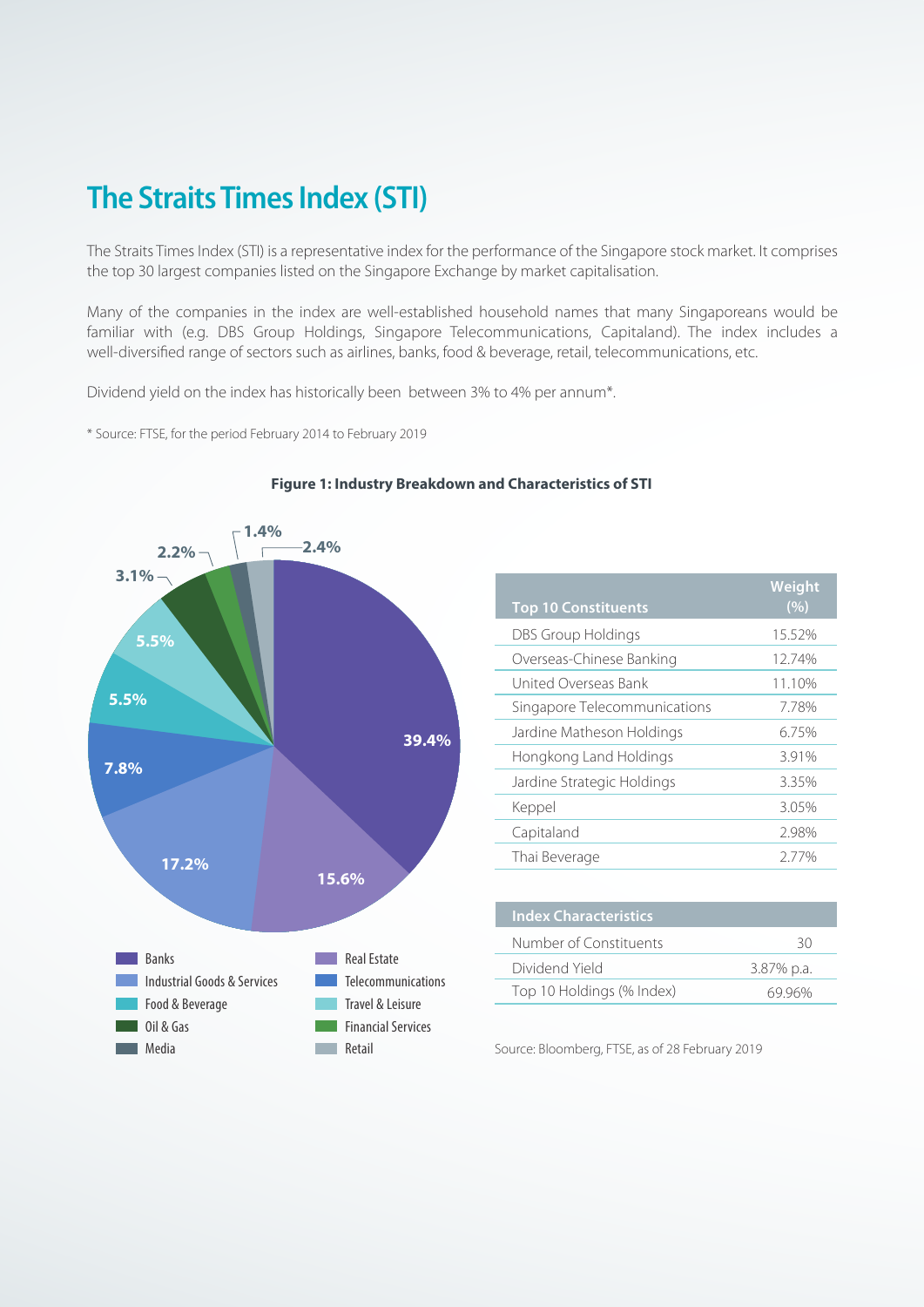### **STI - Gateway to Asia's Growth**

About half of the estimated revenues of the companies making up the STI are actually derived outside of Singapore.

For instance, about 74% of Singapore Telecommunications' operating profits (for FY2018) were derived outside Singapore in countries like Australia, Indonesia, India, Thailand, Bangladesh and the Philippines. Also, about 33% of DBS Group Holdings' revenue (for FY2018) were sourced from Hong Kong, Greater China, South and Southeast Asia regions.\*

In addition, some of the companies in the STI are foreign based companies with core business interests residing outside Singapore. For example, Thai Beverage is a major beverage producer that earns the majority of its revenues from Thailand.

This means that investors in the STI not only gain exposure to the stable long term growth potential of Singapore, they also benefit from the STI's significant exposure to the fast growing Asian region.

Source: Financial reports published by Singapore Telecommunications and DBS Group Holdings as of 31 March 2018 and 31 December 2018 respectively.



#### **Figure 2: Average percentage of estimated revenues derived outside Singapore among STI constituents**

Source: Bloomberg, Nikko AM Asia, as of 28 February 2019, based on available data. Any reference to particular securities is for illustrative purposes only. This is not a recommendation in relation to any named securities and no warranty or guarantee is provided.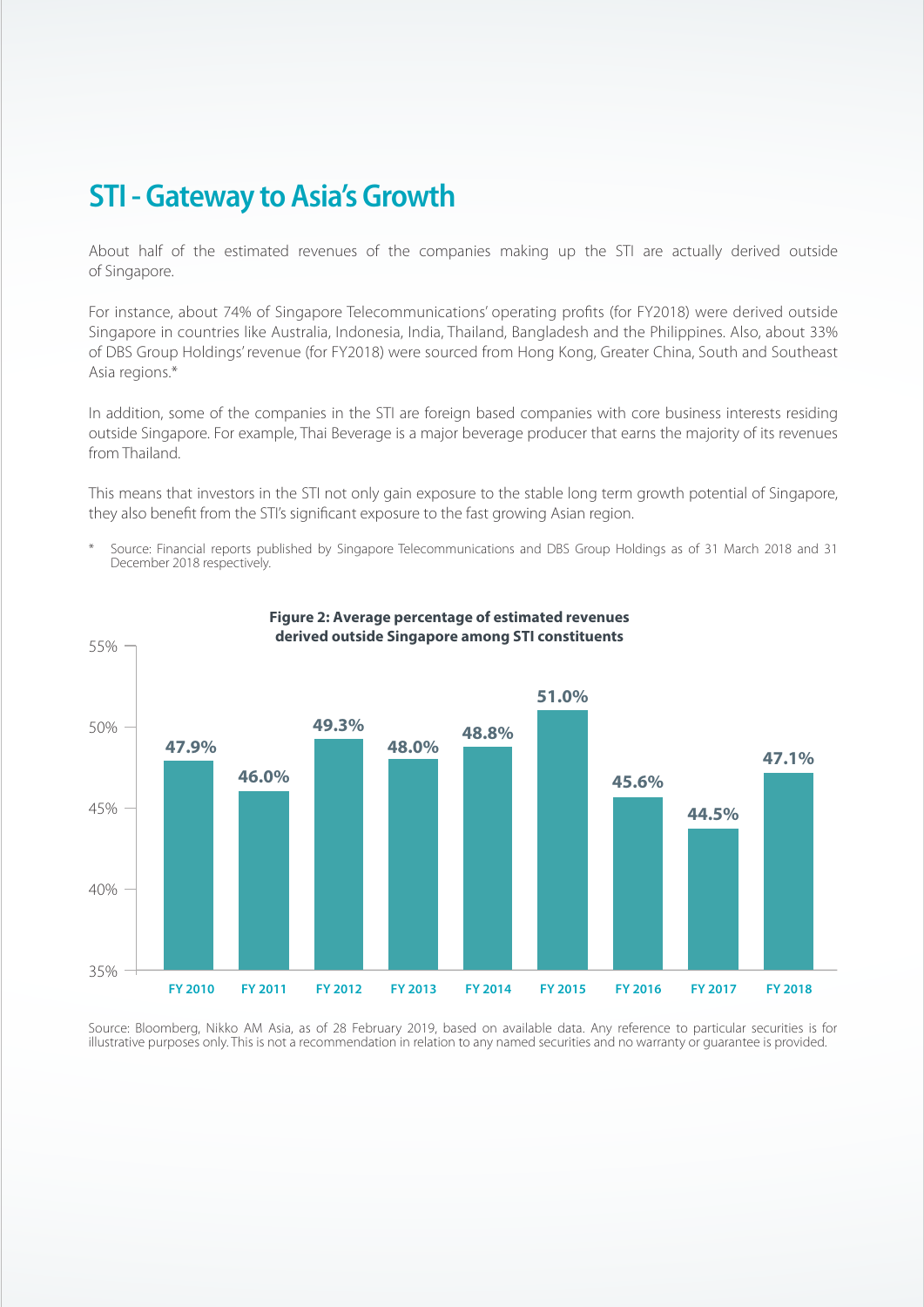### **World Class Corporate Governance**

Investors in Singapore equity are assured that these investments operate in an environment of strong corporate governance and transparency. One of the major concerns about investing in Asia is the lack of a robust corporate governance framework and shareholder protection laws in the region. Singapore is consistently amongst the top Asian countries in corporate governance standards.

|    |             | 2010 | 2012 | 2014 | 2016 | Change<br>2014 vs 2016<br>(ppt) | Direction of corporate governance reform        |
|----|-------------|------|------|------|------|---------------------------------|-------------------------------------------------|
|    | 1 Singapore | 67   | 69   | 64   | 67   | $(+3)$                          | Mostly sunny, but storms ahead?                 |
|    | 2 Hong Kong | 65   | 66   | 65   | 65   |                                 | Action, reaction: the cycle of Hong Kong life   |
|    | 3 Japan     | 57   | 55   | 60   | 63   | $(+3)$                          | Cultural change occurring, but rules still weak |
|    | 4 Taiwan    | 55   | 53   | 56   | 60   | $(+4)$                          | The form is in, now need the substance          |
|    | 5 Thailand  | 55   | 58   | 58   | 58   |                                 | Could be on the verge of something great, if    |
| 6  | Malaysia    | 52   | 55   | 58   | 56   | $(-2)$                          | Regulation improving, public governance falling |
|    | 7 India     | 49   | 51   | 54   | 55   | $(+1)$                          | Forward movement impeded by vested interests    |
| 8  | Korea       | 45   | 49   | 49   | 52   | $(+3)$                          | Forward movement impeded by vested interests    |
| 9  | China       | 49   | 45   | 45   | 43   | $(-2)$                          | Falling further behind, but enforcement better  |
| 10 | Phillipines | 37   | 41   | 40   | 38   | $(-2)$                          | New policy initiatives, but regultory ennui     |
| 11 | Indonesia   | 40   | 37   | 39   | 36   | $(-3)$                          | Losing momentum after progress of recent years  |

#### **Table 1: Singapore ranks 1st in corporate governance standards within Asia Corporate Governance Watch market scores: 2010 to 2016**

Source: Asian Corporate Governance Association, as of 30 Sep 2016